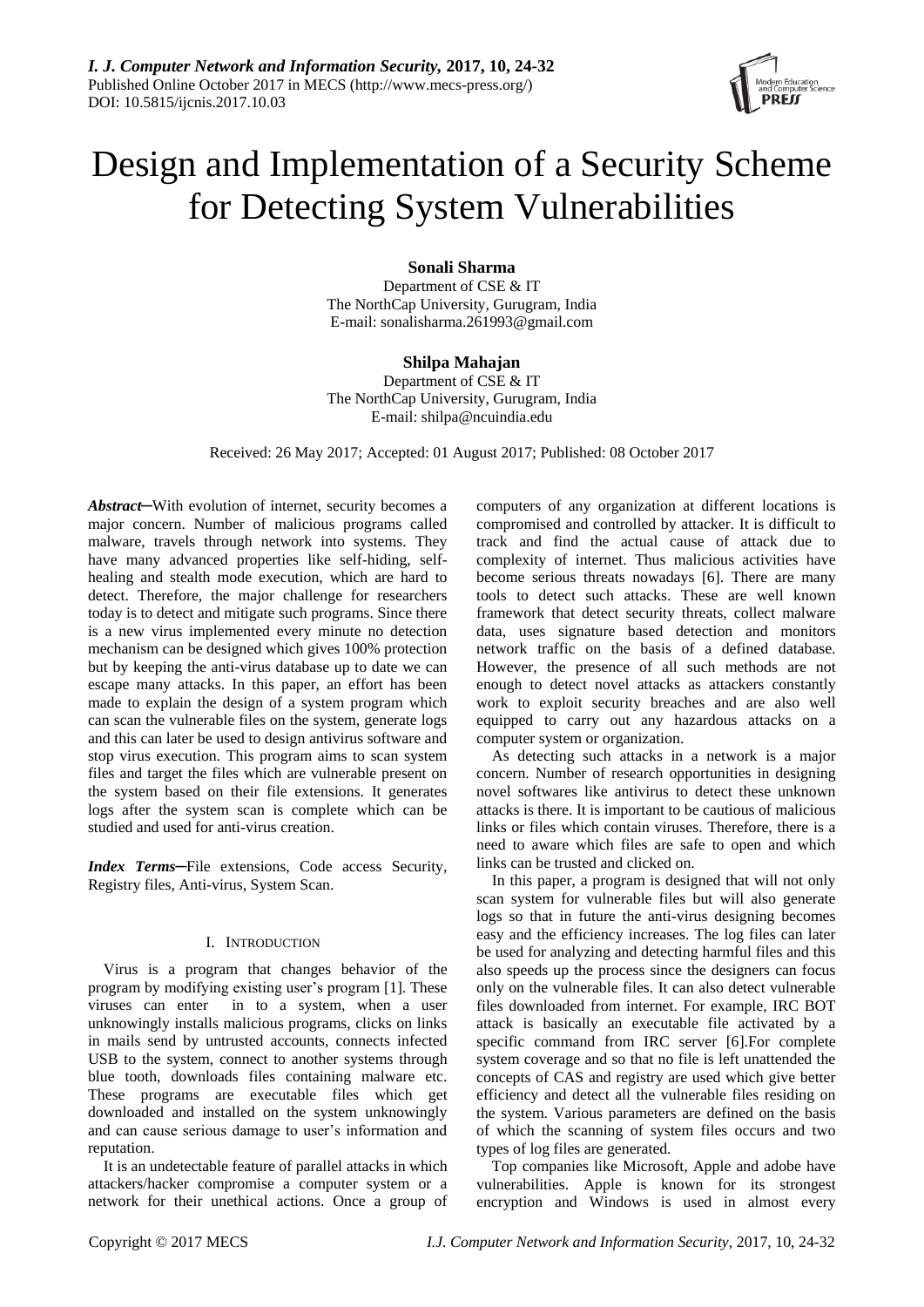computer system. Hence, a good number of populations can be targeted by exploiting these vulnerabilities [10]. Therefore, the cyber experts have to work at a faster pace than the attackers so as to keep everyone secure of cyber attacks.

# II. RELATED WORK

Ankush R Kakad et al. [1] proposed that signature based methods are easiest to detect viruses but this method fails to detect all type of viruses (novel attacks). Three types of detection methods i.e. Signature based, Anomaly based and Code emulation along with their advantages and disadvantages have been discussed. The signature based methods contain a database having some specific signatures and are accurate, can detect the simple viruses and are easy to implement but they do not detect the novel viruses. Apart from this as signature based antivirus has a database of some defined signatures it also occupies more storage space. In their work, they have classified viruses as transient and resident. Transient means depending on the life of host that is these viruses terminates when the life of host ends whereas Resident attaches itself to the memory, work actively as a standalone program even when program terminates.

Savan Ghaiya and kaushal Bhavsar [4], in 2013 proposed that there are two ways of malware detection-Static and dynamic. Malware or malicious software can be of many types for example- Worm, virus, Trojan horse etc. and there are different detection mechanisms for each one of them. Static malware analysis is analyzing the inspected file without executing it and only examining the source code and this process is usually done manually. The different techniques discussed for static detection are file fingerprinting, extraction of hard coded strings, file format, AV scanning, packer detection and disassembly. This technique is easy to implement and detects most of the viruses except the new ones. Other disadvantage of this technique is that sometimes the source code of the malware sample is not readily available and thus the inspection cannot be done properly. Dynamic malware detection is the best way of malware analysis since it executes the malware code in controlled environment and then analyzes it. It further has two approaches the first one emphasizes on comparison of the current system state with the state of system after execution of malware, and the other approach is analyzing the runtime behavior of malware using specialized tools. Many tools have been discussed in this consent for the detection of malware but the basic emphasis is given on the sandboxing method. Sandbox environment makes a virtual environment in order to isolate malicious program from rest of the system for its proper analysis. This mechanism is used widely to implement this technique.

Jing Liu et. al. [6] in 2009 proposed the concept of Botnet and their formation and detection. The paper laid major emphasis on IRC and P2P based botnets. In their work they have mentioned that some viruses remain inactive until some activity triggers them. Thus their detection becomes difficult since the code is embedded

and can only be detected if it executes and shows some abnormal behavior. For IRC based botnets, the thorny problem is that the source code cannot be obtained of most of the bots. Hence, in-depth analysis at networking level and system level for bots' behaviors are hardly carried out. For P2P-based botnets, the following practical challenges should be further considered: (1) maintaining the rest of bots after some have been taken down by defenders; (2) hiding the botnet topology while some bots are captured by defenders; (3) managing the botnet more easily; (4) changing the traffic patterns more often and making it harder for detection. 10 EURASIP Journal on Wireless Communications and Networking Detecting and tracking compromised hosts in a botnet will continue to be a challenging task. Traffic fingerprinting is useful for identifying botnets.

Amin kharaz et. al., [7] in 2016 presented a system UNVEIL: a novel approach to detecting and analyzing ransomware. This system identifies typical behavior of ransomware such as encryption and folder lock. It correctly detected 13,637 ransomware samples from multiple families in a real-world data feed with zero false positives. The prototype of UNVEIL was implemented in windows on top of the popular open source malware analysis framework Cuckoo sandbox. The key insight of the analysis is that in order to mount a successful attack, ransomware must tamper with a user's files or desktop. UNVEIL automatically generates an artificial user environment, and detects when ransomware interacts with user data. In parallel, the approach tracks changes to the system's desktop that indicate ransomware-like behavior.

#### III. VIRUS AND ANTI-VIRUS FUNCTIONING

Before developing a program for detection of viruses, it become important to know exactly how a virus spreads in a device. The working of virus is explained through a pseudo code as defined below.

*Pseudo code showing how a virus works:*

| <b>BEGIN V1</b>                                                               |
|-------------------------------------------------------------------------------|
| if spread-condition then                                                      |
| for some set of target files do                                               |
| if target is not infected then determine where to place virus<br>instructions |
| Copy instructions from <b>BEGIN V1</b> to <b>END V1</b> into target           |
| Alter target to execute added instructions                                    |
| END if                                                                        |
| <b>END</b> for                                                                |
| END if                                                                        |
| Perform some action(s)                                                        |
| <b>GOTO</b> beginning of infected program                                     |
| END V1                                                                        |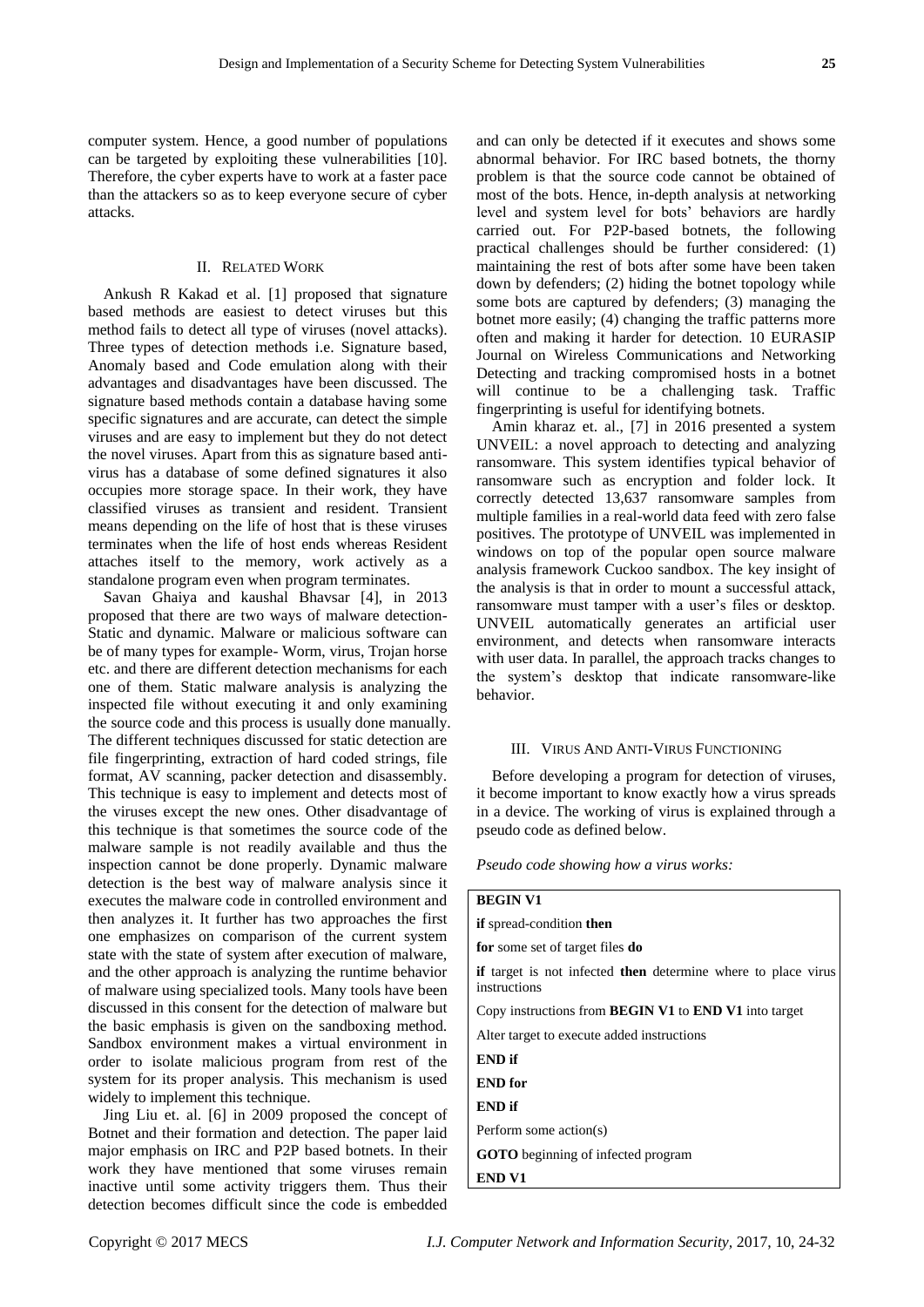## *A. Antivirus Functioning*

It is important to understand how an antivirus works in a device [3]. This knowledge is used for creating antivirus program. The various steps are described in Fig.1.



Fig.1. Virus Detection Framework

*Source system:* A source can be any device like floppy disk or hard disk.

*Interception:* Mechanism of interception of the information from the source and then scanning it for any virus variant. This interpretation mechanism is specific and different for each operating system and depends on the component in which anti-virus program is executed. For example, a virtual driver is used in windows 8 which monitor the activity of disks. Therefore first the information is accessed through floppy disk or hard disk and then antivirus program will intercept the read and write call to the disk. Scanning of the system is done afterwards.

*Disinfection:* In this step the actual deletion of malware prone or affected files is done. An alert message is raised for the files not disinfected or can still harm the system so that the user does not execute such files.

*Destination:* A destination can be a hard disk or an ISP where a client can send the message when required. Alerts are generated after the disinfection is done and forwarded to the destination system.

Broadly there are two techniques for malware detection [6].

- 1. **Static malware analysis**: this malware analysis analyzes the malware without executing the program. In this approach, the source code of malware is not available. Thus it is difficult to analyze the malware by static method.
- 2. **Dynamic malware analysis**: In dynamic malware analysis, the infected code is executed and monitored. Its actions are recorded that can be used for analyzing its malicious behavior But this method suffers from incomplete code coverage as only one execution path is monitored.

Further the detection methods can be classified as:-

 $\triangleright$  Signature based detection: Detecting viruses on the basis of database containing all known viruses.

- Anomaly based detection: Detecting viruses on the basis of abnormal behavior of the system. It has the capability of detecting novel attacks.
- $\triangleright$  Pattern matching: Data pattern of the file under observation is checked and compared with the antivirus database to find any similar pattern, if found the file is termed as malicious [3].
- Code Emulation: Creates a virtual environment which simulates CPU and memory activities to mimic the code activity [1].

## *B. Advantages of the Proposed Work*

Some of the major drawbacks of the existing anti-virus programs are:

- Firstly, they can detect the potentially known attacks but not the unknown ones.
- Secondly, they take much more time to scan the system.
- Thirdly, the database of known attacks or viruses is not updated regularly for the anti- virus to function correctly [1].

These limitations can be mitigated by using the mechanism of the proposed work which is as follows:

- 1. To get hold of all files on the system and for complete coverage concept of registry and CAS is used.
- 2. Logs about vulnerable files on the system are generated so that time is not wasted to check the entire system instead only the vulnerable files can be targeted to speed up the process.
- 3. The logs can be used later to build the anti-virus software which will be capable to detect the unknown viruses also.

## *C. The Proposed Program Works in Three Phases*

## *Detection Phase*

In this phase the system scan takes place. Using code access security the registry files and all the system files are scanned.

#### *Identification Phase*

After the scan is complete those files which have vulnerable file extensions (as listed in Table no.3) are recorded and a Log file is generated.

## *Log generation Phase*

There are 2 types of log files that are generated. The first log file, Consists of the file names and locations of those files which have vulnerable file extensions and the Second log file, which is a notepad file which consists of the date and time of scans that the system has ever undergone.

These steps ensure that all the files in the system that can ever have any malicious content are listed and later on these can be used so as to detect novel viruses and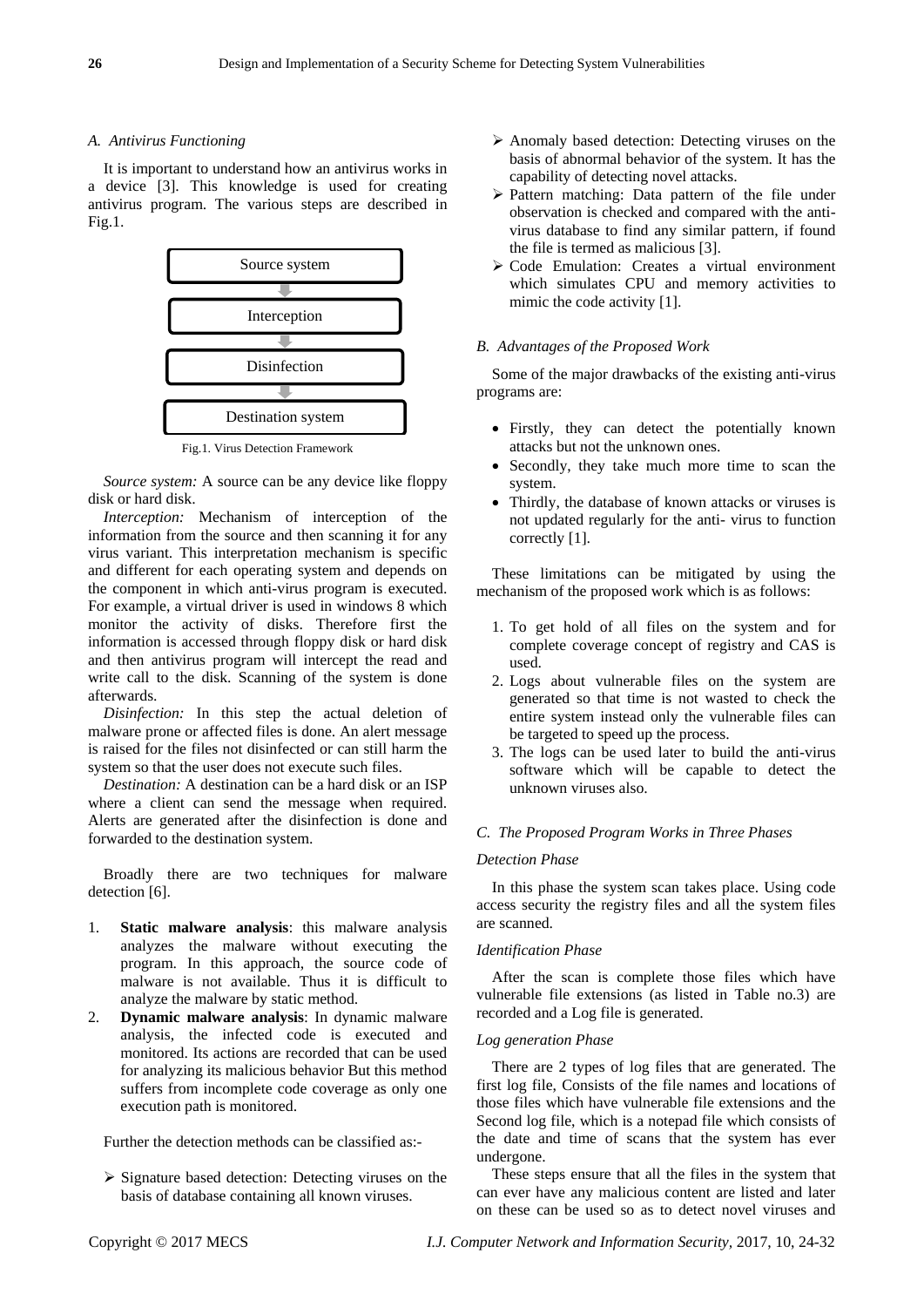train the antivirus so that it can detect the viruses and malicious content.

After these steps an Antivirus program can be formulated:-

Once the infection has been detected, determine which file has been infected and locate the virus location. Once Identification has been achieved, identify the specific virus that has infected a program.

Removal phase: Once identified, remove all traces of the virus from the infected program and restore it to its original state. Remove the virus from all infected systems so that it cannot spread further.

## IV. DETECTION PHASE

For designing an antivirus program, it becomes essential to know about various vulnerabilities existing in the system. To study this, A NIST (National Institute of Standards and Technology) report 2015 on the National Vulnerability Database (NVD) has been reviewed. The database gives statistics on number of vulnerabilities in operating systems [10]. Some of the vulnerabilities in some of the known operating systems are shown in Table 1.

| S. No.           | <b>Operating System</b>          | Number of<br>vulnerabilities |
|------------------|----------------------------------|------------------------------|
| 1.               | Apple OS X                       | 384                          |
| 2.               | Microsoft Windows server<br>2012 | 155                          |
| 3.               | Canonical Ubuntu Linux           | 152                          |
| $\overline{4}$ . | Microsoft windows 8.1            | 151                          |
| 5.               | Microsoft Windows server<br>2008 | 149                          |
| 6.               | <b>Microsoft Windows 7</b>       | 147                          |
| 7.               | Microsoft Windows 8              | 146                          |
| 8.               | Microsoft windows vista          | 135                          |
| 9.               | The linux kernel                 | 77                           |
| 10.              | Microsoft windows 10             | 53                           |
| 11.              | Microsoft windows 2003           | 36                           |

Table 1. NVD Statistics Report

Similarly, database also contains information on number of vulnerabilities in web browsers. The report can be seen in Table 2.

Table 2. Browsers Vulnerability Report

| <b>S. No.</b> | <b>Browser</b>                              | Number of<br>vulnerabilities |
|---------------|---------------------------------------------|------------------------------|
|               | Microsoft internet explorer                 | 231                          |
| 2.            | Google chrome                               | 187                          |
| 3             | Mozilla Firefox                             | 178                          |
|               | Apple safari                                | 135                          |
|               | Mozilla Firefox extended<br>support release | 94                           |

From the above information, it can be inferred that even the best known web browsers and widely used operating systems are not secure and can be compromised easily. Therefore, it becomes very

important for the user to take certain preemptive measures to act as a safe guard while downloading and opening some unknown file extensions.

### *A. Registry*

Registry is a hierarchical database maintained centrally by Microsoft windows to store system configuration information of hardware devices as well as of applications. To scan the entire system, it is required to provide the essential paths in the code of various registry files present in the system. Basically all the files present in the system have their instances in the registry. It contains system wide information and user specific information.

On opening registry editor in windows, it lists five main folders or root keys. These may further contain sub keys [2]. The root keys are:-

# 1. HKEY\_CLASSES\_ROOT (HKCR)

Provide all the necessary information about specific user profile.

## 2. HKEY\_CURRENT\_USER (HKCU)

Provides information about the current user who is logged in. Control panel, display and built-in program settings are stored here.

### 3. HKEY\_LOCAL\_MACHINE (HKLM)

Contains system wide information specific to local machine.

### 4. HKEY\_USERS(HKU)

Contains information about all the user profiles that exist on the system.

## 5. HKEY\_CURRENT\_CONFIG (HKCC)

Provides information about the hardware profile used by computer during start up.

The registry information is mainly used by these files:-

- **SAM files (Security Account Manager)-**stores login information and password hashes during account creation.
- **SECURITY file-** Used to identify current and archived system passwords if present.
- **SOFTWARE file–** It contains information regarding windows like install date, recycle bin settings, user profiles and other.
- **SYSTEM registry file –** It contains Hardware configuration settings required to boot and manage the system.
- **NTUSER.DAT** it stores Information regarding most recently used files.

Once the system scan is completed and logs are generated for various files present on our system, we can look for those files which have dangerous file extensions as they can contain malicious code. These files should be handled with care and scan them for viruses.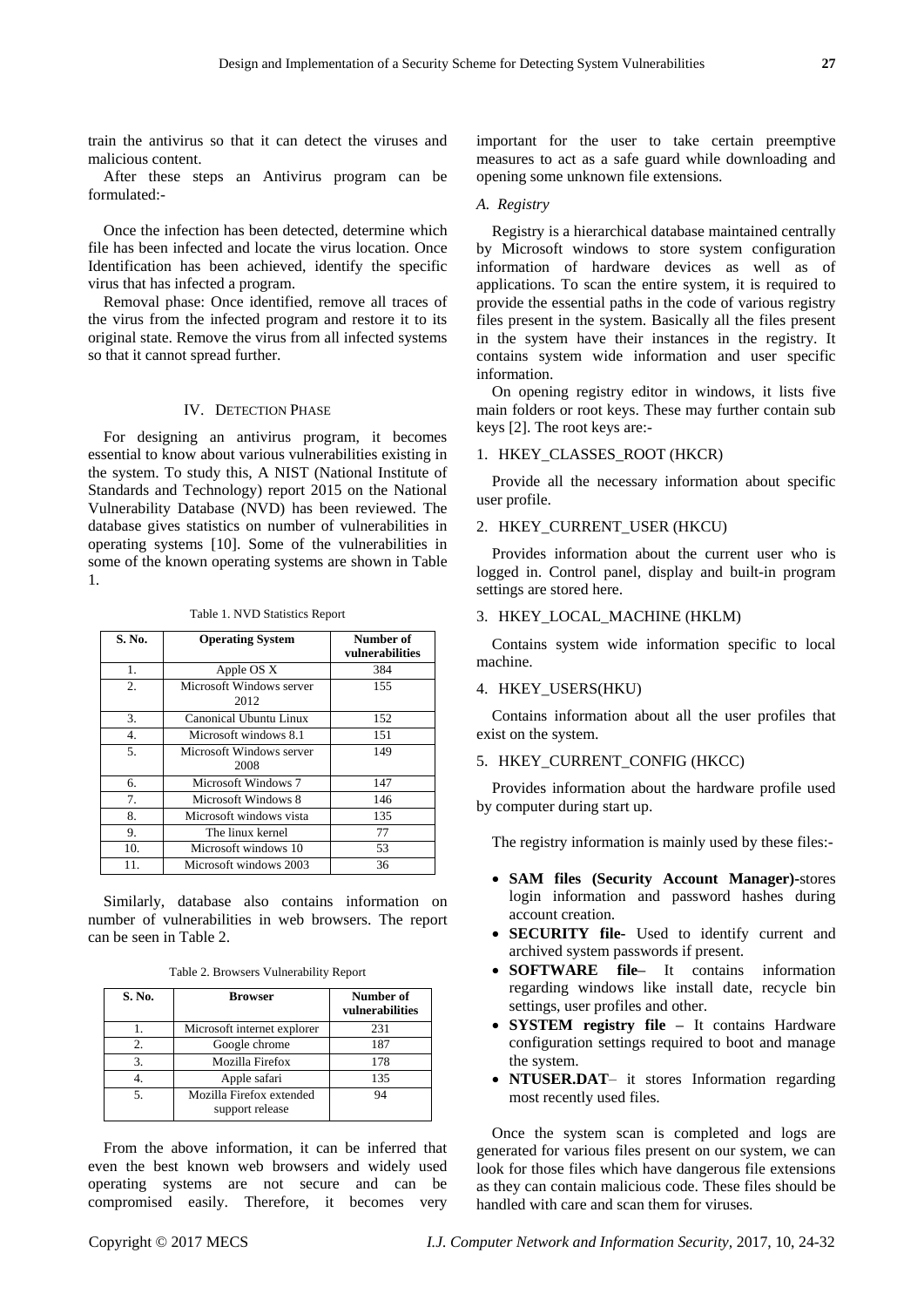## *B. Code Access Security*

Today's computer system are frequently exposed to code originating from various possibly unknown resources To access the files in the system it is required to gain file permissions. For this it is necessary to deploy CAS in .NET.

- $\triangleright$  Defines permissions and permission sets that define the rights to access various system resources.
- $\triangleright$  Code access security is a mechanism that is implemented to protect the access to the files for the security of file and its operations.
- $\triangleright$  It also outlines various positions and right to outline various resources.
- $\triangleright$  This mechanism also allows various administrators to configure security settings by associating sets of permissions with groups of code.
- $\triangleright$  It also specifies the permissions which the code has and the ones which the code should never have.
- Enforces restrictions on code at run time by comparing the granted permissions of every caller on the call stack to the permissions that callers must have.
- $\triangleright$  Enables code to demand that its callers have specific permissions.
- Enables code to demand that its callers possess a digital signature, thus allowing only callers from a particular organization or site to call the protected code.

Full trust is a function in CAS which specifies requests on built in permission sets.Permissions are accessed by CAS using*<assembly: Permission SetAtrribute (SecurityAction.Requestminimum, Name: = "full trust")>.*

### V. IDENTIFICATION PHASE

After getting hold of each and every file on the system using the concepts of registry and code access security, in order to detect which files are vulnerable we need to look into the file extensions first of the files scanned. This is done so that the files which can have some code embedded in them are critically analyzed and no virus goes undetected.

#### *A. Dangerous File Extensions*

All phishing attacks and spyware travel through a network in the form of legitimate file extensions embedded with viruses. In order to nullify their effect, it is required to track these files and remove it. Looking at the file extensions, it can be found out whether a file attached to an email or file downloaded from web is safe or not [8].

These files are required to be handled with extra care to ensure that the system and the data remain protected. These extensions contain embedded code, scripts and other potentially dangerous arbitrary commands whereas media files like JPEG and MP3 are however, not vulnerable as these files do not contain code. [8]. Table 3 shows different file extensions that are vulnerable in nature.

Table 3. Vulnerable Extensions of Programs Files

| .EXE                                                                                    | An executable program file.                                                                                                                |  |  |  |  |
|-----------------------------------------------------------------------------------------|--------------------------------------------------------------------------------------------------------------------------------------------|--|--|--|--|
| .PIF                                                                                    | Program information file for MS-DOS<br>programs. These files do not contain code<br>but when they do windows treats them<br>as .EXE files. |  |  |  |  |
| .APPLICATION                                                                            | <b>Application Installer File</b>                                                                                                          |  |  |  |  |
| .GADGET                                                                                 | A gadget files for windows desktop gadget<br>technology.                                                                                   |  |  |  |  |
| .MSI                                                                                    | A Microsoft installer file                                                                                                                 |  |  |  |  |
| <b>MSP</b>                                                                              | Windows installer patch file.                                                                                                              |  |  |  |  |
| .COM                                                                                    | Original type of program used by MS-DOS                                                                                                    |  |  |  |  |
| .SCR                                                                                    | Windows screen saver file.                                                                                                                 |  |  |  |  |
| HTA.                                                                                    | Html application                                                                                                                           |  |  |  |  |
| .CPL                                                                                    | Control panel file                                                                                                                         |  |  |  |  |
| .MSC                                                                                    | Microsoft management console file                                                                                                          |  |  |  |  |
| .JAR                                                                                    | Contain executable java code.                                                                                                              |  |  |  |  |
| <b>Script Files</b>                                                                     |                                                                                                                                            |  |  |  |  |
| .BAT                                                                                    | Batch file. Contains list of commands that<br>run on the computer when you open it.                                                        |  |  |  |  |
| VS.VBS                                                                                  | A VBScript file                                                                                                                            |  |  |  |  |
| .VBE                                                                                    | An encrypted VBScript file.                                                                                                                |  |  |  |  |
| .JS                                                                                     | Java script file                                                                                                                           |  |  |  |  |
| <b>JSE</b>                                                                              | Encrypted Java script file                                                                                                                 |  |  |  |  |
| .JSE                                                                                    | Encrypted Java script file                                                                                                                 |  |  |  |  |
| .WS, .WSF                                                                               | Windows script file                                                                                                                        |  |  |  |  |
| .WSC,.WSH                                                                               | Windows Script Component and Windows<br>Script Host control files.                                                                         |  |  |  |  |
| .PS1, .PS1XML,<br>PS2<br>.PS2XML, .PSC<br>1, .PSC2                                      | Windows power shell script                                                                                                                 |  |  |  |  |
|                                                                                         | <b>Shortcuts</b>                                                                                                                           |  |  |  |  |
| <b>I.NK</b>                                                                             | A link to program on your computer                                                                                                         |  |  |  |  |
| .INF                                                                                    | Text file used to auto run                                                                                                                 |  |  |  |  |
| .SCF                                                                                    | Windows explorer command file                                                                                                              |  |  |  |  |
|                                                                                         | <b>Others</b>                                                                                                                              |  |  |  |  |
| .REG                                                                                    | Windows registry file                                                                                                                      |  |  |  |  |
| .DOC,.XLS,.PP<br>T                                                                      | Microsoft word, excel and power point<br>documents. Can contain malicious macro<br>code.                                                   |  |  |  |  |
| .DOCM, .DOT<br>M, .XLSM,<br>.XLTM, .XLAM<br>, PPTM,<br>.POTM, .PPAM,<br>.PPSM,<br>.SLDM | New file extensions added in office 2007. M<br>in the end indicates that the document<br>contains macros.                                  |  |  |  |  |

## VI. DESIGNING

The framework for system scan is designed in .net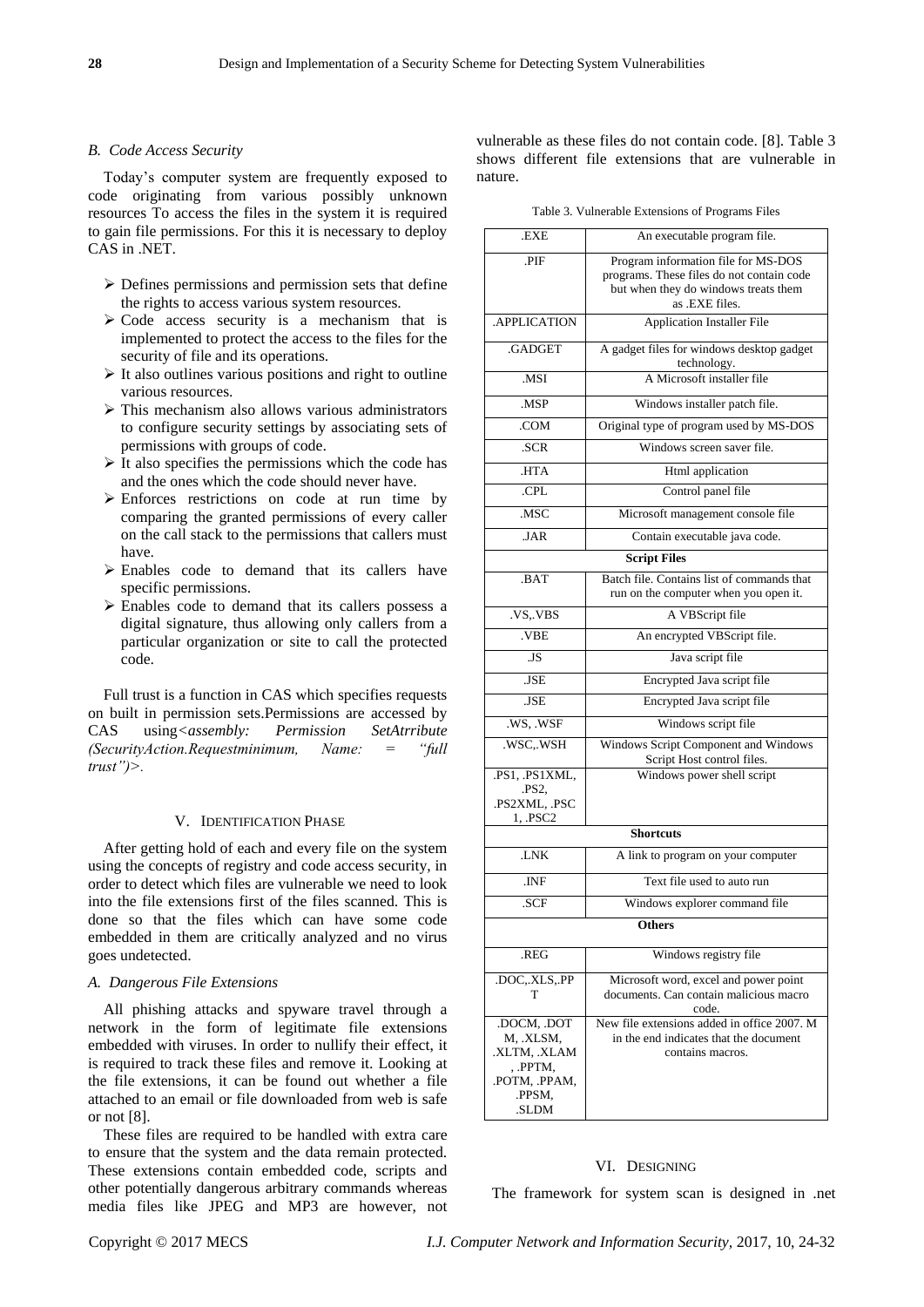framework. The various parameters taken for scanning the system are defined in Table 4.

| Scan type                   | <b>Description</b>                      |  |
|-----------------------------|-----------------------------------------|--|
| Control scan                | Time, date and battery status etc.      |  |
| User scan                   | USB scan                                |  |
| System software             | Notepad and other default software.     |  |
| System fonts                | System installed and downloaded         |  |
|                             | fonts scan.                             |  |
| System help files           | Help registration files                 |  |
| <b>Shared libraries</b>     | Shared .dll files                       |  |
| Startup entries             | Files that run during startup.          |  |
| <b>Installation strings</b> | Installed file paths, or other .exe     |  |
|                             | downloaded files.                       |  |
| Virtual devices             | Connected<br>mobile<br>VMware,          |  |
|                             | devices.                                |  |
| History and start menu      | Start menu and system history.          |  |
| Deep system scan            | All the leftover files in the registry. |  |
| <b>MRU</b> lists            | Services are scanned.                   |  |

Table 4. System Scan Takes Place on the Basis of These Parameters

In this paper, a framework is designed in Visual Basic using .NET and the process how this scan will be take place is defined in Fig.2. The first step is to design a front end interface in visual .NET framework and then to access various permissions assigned in CAS. Certain parameters are to define on the basis of which system scan is to be done. A detail log will be generated showing registry paths and all file extensions. The collected data can be further analyzed for detecting vulnerable files.

*Pseudo code of the proposed system:-*



This process defines how the scans will initiate and executed.

Here is the detailed discussion of the flow in which the entire process functions:

- 1. **Begin Scan:** By clicking on the start button, the process will start and will scan the front end interface.
- 2. **CAS:** As discussed earlier this parameter will be used by the code to access the registry files. It will

basically define the extent to which the code can penetrate and access the files. The implemented code uses this function for the required results.

#### *<assembly:*

*PermissionSetAtrribute(SecurityAction.Requestminimum, Name:= "full trust")>.*

- 3. **System scan:** System scan parameters are listed in Table 4. It form the basis for the scan. Each of the listed parameter consists of a registry path which leads to the set of files it access and scans. The synchronization between each of them one after other is implemented using the concept of threads.
- 4. **Log generation**: Two kinds of log files are generated. The first one gives details about the scanned files having any vulnerable file extension and how harmful it is, will be decided according to the extension it holds for example .exe and .dll files are the most vulnerable. The second log file is a notepad file which will give details about the date and time when the last scan was done.
- 5. **Analyzing**: After the logs are generated they are further analyzed to check if they contain any malware. This can be done by pattern matching algorithms using signature based detection techniques.

Following is a flow chart describing the entire flow in a diagrammatic manner:-



#### VII. IMPLEMENTATION

To implement a design to scan the entire system and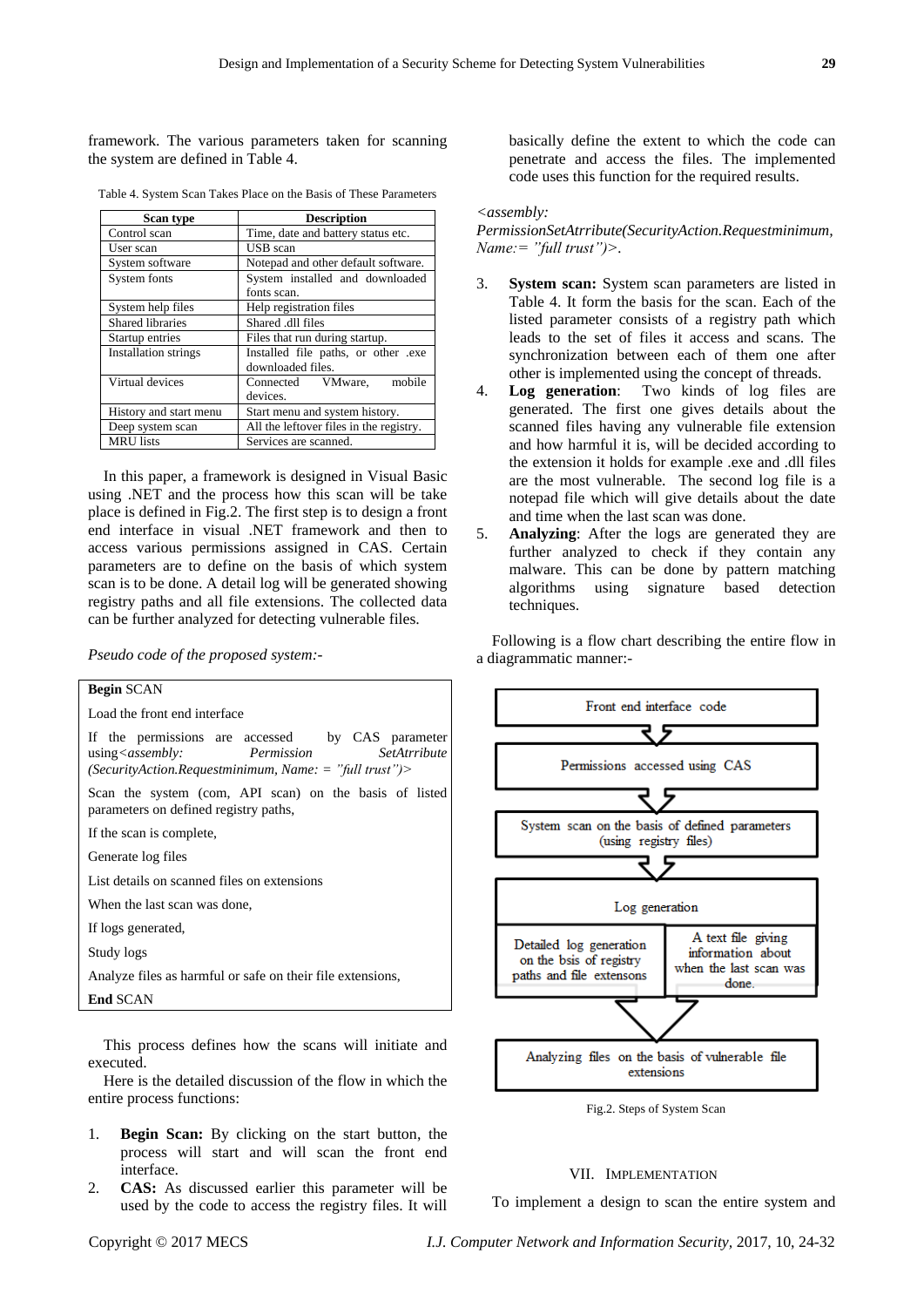generate logs, A Visual Basic framework is used which takes into account all the mentioned parameters in Table.4 and detects vulnerable files based on the their file extensions which are present in the system. Visual Basic 2013 tool is used to create the interface and different windows are programmed using the concept of threads so that they load one after the other as the process completes. The screenshots of the multiple windows which occur have been attached and explained further. Programming for this scan is done using .NET.

## *1. Front end interface*

Scanning of the system is done on the basis of parameters as discussed earlier, Figure 3 Shows front end interface of system scan.



Fig.3. Parameters for system scan

## *2. Scan in progress*

This option gives a key number assigned to each file being scanned and gives the previous match found of the similar file. The result is displayed in percentage scan completion as shown in Fig.4.



Fig.4. Scan in Progress

## *3. Scan complete*

Overall Scan of the system is complete. Generated result shows in the form of log as shown in Fig.5.



Fig.5. System Scan Complete

### *4. Log Details*

On completion of scan, logs will be generated. This file gives a complete overview of files scanned as shown in Fig. 6. All files with vulnerable extensions and others can be clearly seen. Other details that can be seen are the date and time of last scans till now.

These details can be viewed as a notepad file also as shown Fig.7. The study of these logs can help in determining vulnerable file that are required to be handled with care or scan them through an antivirus so as to keep system secure.



Fig.6. Detailed Log Generation

| Format View<br>Help<br>Edit<br>File<br>Log Entry: 8:48:37 PM Friday, October 7, 2016         |  |
|----------------------------------------------------------------------------------------------|--|
|                                                                                              |  |
| :Scan Started<br>-----------------                                                           |  |
| Log Entry: 6:27:18 AM Saturday, October 8, 2016                                              |  |
| :Sean Started<br>---------------------------                                                 |  |
| Log Entry: 10:54:59 AM Saturday, October 8, 2016                                             |  |
| :Scan Started<br>-------------------------                                                   |  |
| Log Entry: 8:30:27 PM Thursday, November 10, 2016<br>:Sean Started<br>---------------------- |  |

Fig.7. Notepad File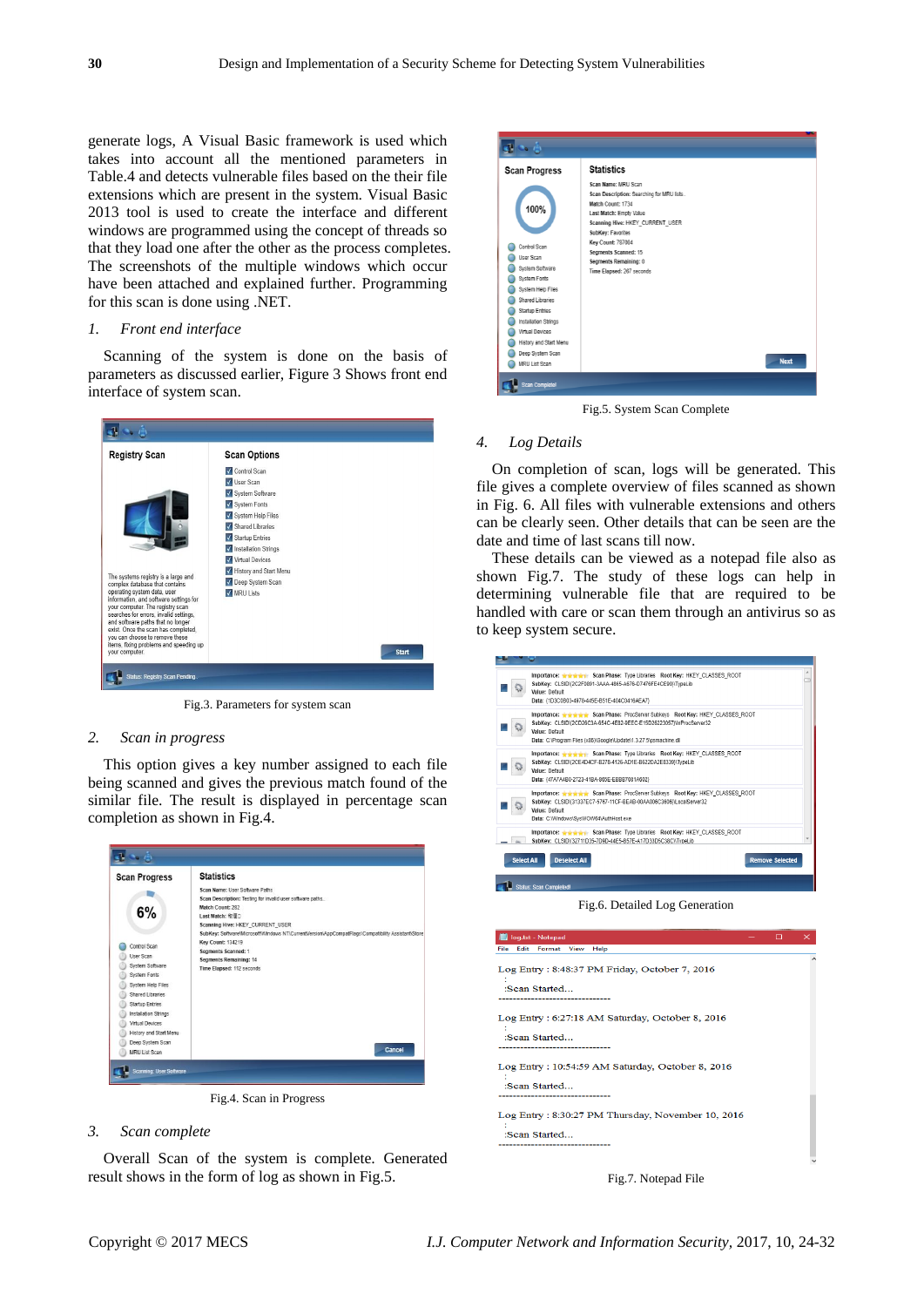Once the complete system scan is done and logs are generated, study of these logs can help in determining vulnerable files and which are the files that are required to be handled with care or scan them through an antivirus so as to keep system secure.

# VIII. CONCLUSION AND FUTURE WORK

By scanning the system and detecting vulnerable files on the basis of the file extensions we get hold of all files on the system and no file is left undetected by the proposed system. Considering this as the basis an antivirus program can be created which will look for the viruses in these detected files. The developed framework revolves around three domains Detection, Identification and log generation. Further a framework can be developed using the results achieved from this proposed work which may have the following functionalities:-

- $\triangleright$  To check for malware in the detected files.
- $\triangleright$  To know the location or service which will be affected by the malware or virus detected.
- $\triangleright$  Stop the file causing virus to function and generate logs which the user can view and know why the service is affected.

The various system scanning approaches used in the anti viruses currently do not take into account the entire system files and some files are left undetected other than this the they are time consuming but the proposed system not only takes into account the entire system but also generates logs about the files which are vulnerable because of their file extensions. This approach is fast in comparison to the currently used approaches and can be used to build strong antivirus systems which can detect malware without consuming much time.

#### **REFERENCES**

- [1] Ankush R Kakad, Siddharth G Kamble, Shrinivas S Bhuvad and Vinayak N Malavade, "Study and Comparison of Virus Detection Techniques", International Journal of Advanced Research in Computer Science and Software Engineering, Volume 4, Issue 3, March 2014.
- [2] Khawla Abdulla Alghafli et. al. "*Forensic analysis of windows 7 registry",* Edith Cowan University Research Online, Australian Digital Forensics Conference, 2010.
- [3] Sarika chaudhary et. al., "*How Anti-virus Software Works??"*, International Journal of Advanced Research in Computer Science and Software Engineering, Volume 3, Issue 4, April 2013.
- [4] Savan Gadhiya and Kaushal Bhavsar, "Techniques for Malware Analysis " ,International Journal of Advanced Research in Computer Science and Software Engineering ,Volume 3, Issue 4,India, April 2013.
- [5] Sandeep kumar et al., "*Malicious Data Classification Using Structural Information and Behavioral Specifications in Executables*", Proceedings of 2014 RAECS UIET Punjab University Chandigarh, 06 – 08March, 2014.
- [6] Jing Liu, Yang Xiao, Kaveh Ghaboosi, Hongmei Deng and Jingyuan Zhang "Botnet: Classification, attacks, Detection, tracing, and preventive measures." Hindawi Publishing Corporation EURASIP Journal on Wireless Communications and Networking, Volume 2009.
- [7] Amin kharaz, sajjad Arshad, Collin Muliner, William Robertson and Egin Kirda, "*UNVEIL: A large-scale automated approach to detecting Ransomware*.", USENIX security symposium, Northeastern university, August 2016.
- [8] http://www.howtogeek.com/137270/50-file-extensionsthat-are-potentially-dangerous-on-windows/
- [9] https://msdn.microsoft.com/enus/library/930b76w0(v=vs.90).aspx
- [10] http://www.gfi.com/blog/2015s-mvps-the-mostvulnerable-players/
- [11] Xin luo and Qinyu Liao, "*Awareness education as the key to ransomware prevention*", Information systems security, USA, 2007.
- [12] Tulika Mithal, Kshitij Shah and Dushyant Kumar Singh, "Case Studies on Intelligent Approaches for Static Malware Analysis" ,Emerging Research in Computing, Information, Communication and Applications ,10 may 2016.
- [13] Sarat komplli, "*Using Existing Hardware Services for Malware Detection*", IEEE security and privacy workshops, 2014.
- [14] Takahiro Kasama, Katsunari Yoshioka, Daisuke Inoue and Tsutomu Matsumoto, "*Malware Detection Method by Catching Their Random Behavior in Multiple Executions*", IEEE/IPSJ 12th International Symposium on Applications and the Internet, 2012.
- [15] Parvez Faruki et. al., "*Android Security: A Survey of Issues, Malware Penetration, and Defenses*", IEEE communication surveys & tutorials, vol. 17, no. 2, Second quarter, 2015.
- [16] Shirish Singh, Bharavi Mishra and Saket Singh, "*Detecting Intelligent Malware on Dynamic Android Analysis Environments*", the 10th International Conference for Internet Technology and Secured Transactions, 2015.
- [17] Konrad Rieck, Philipp Trinius, Carsten Willems and Thorsten Holz, "*Automatic Analysis of Malware Behavior using Machine Learning",* Journal of Computer Security, IOS Press, 2011.

#### **Author's Profiles**



**Sonali Sharma** received her Bachelor of engineering in Computer Science from Amity University, Gurgaon, India in 2015. She received her Masters of engineering in Computer Science with specialization in Cyber security from The NorthCap University, Gurgaon, India in 2017. Her research areas include Design and

implementation of malware detection using static and dynamic analysis, Creation of antivirus which can detect and remove ransomware, cyber security, network and system security, information security and intrusion detection.